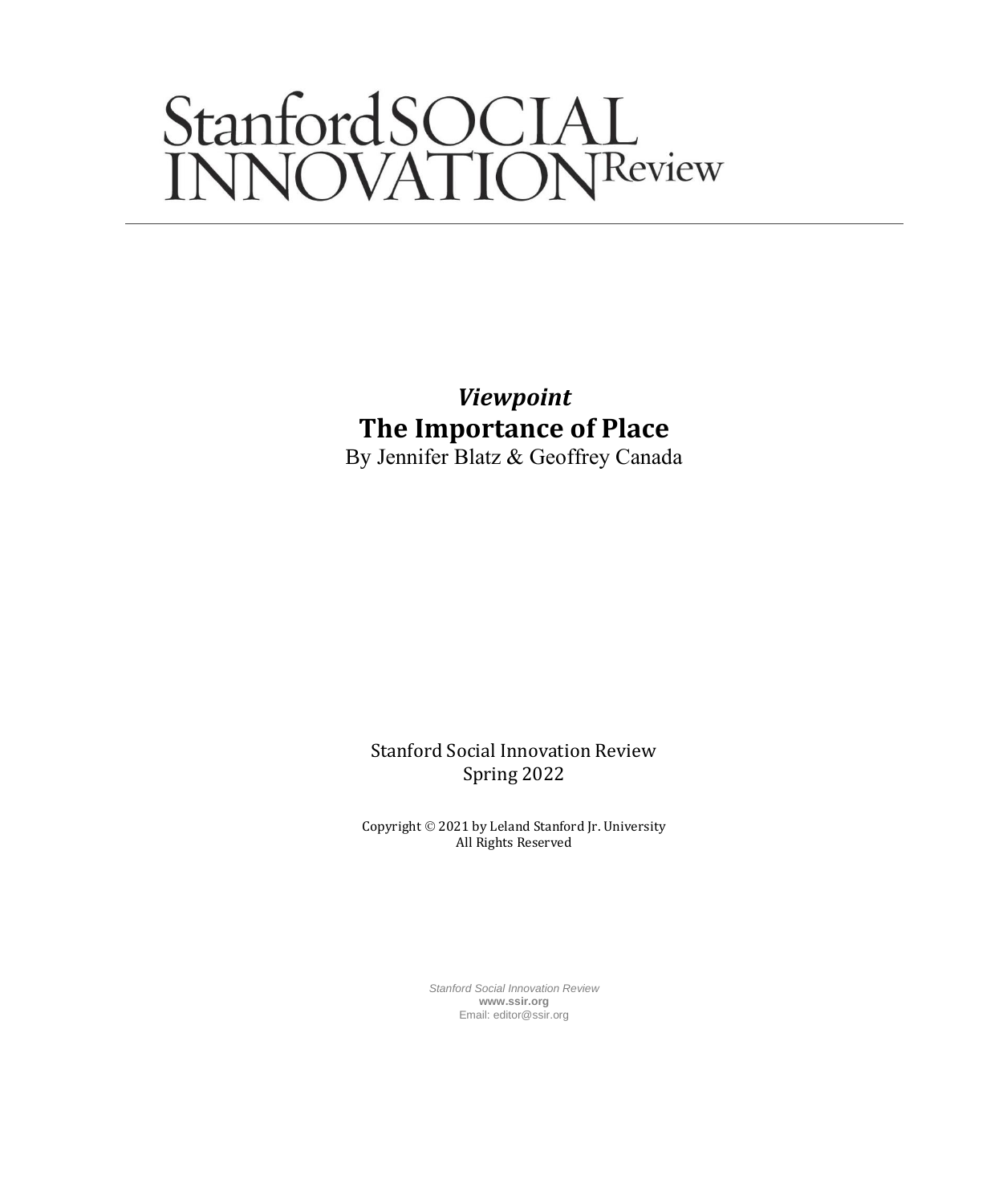## The Importance of Place

Through place-based work, we have learned new ways to partner, collect data, and invest to bring systemic change and eliminate structural inequalities in our communities.

### **BY JENNIFER BLATZ & GEOFFREY CANADA**

ommunities that have been<br>traditionally marginalized are<br>no strangers to the devastation<br>of misguided policies. From the traditionally marginalized are no strangers to the devastation of misguided policies. From the failures of the War on Poverty to the disastrous and racially divisive war on drugs, too often ambitious policies are not rooted in community, data, or equity.

But place-based partnerships have arisen to address and eliminate these persistent structural inequities. Such collaborations bring together local organizations, businesses, public departments, and community members to address entrenched social problems. Taking lessons from past failures, they use data to focus their work, measure impact, and strive for continuous improvement. They also realize that the most effective solutions are found within the community and hold themselves accountable to the community for sustained, generational progress.

As longtime practitioners of place-based work, we know the power of community-based organizations working together to resolve the systemic issues that lock problems in place and limit opportunity. This practice began with Harlem Children's Zone in 1970, then called the Rheedlen Centers for Children and Families. It brought community members together to tackle intergenerational poverty in Central Harlem. Community leaders in Cincinnati, Ohio, further refined the place-based partnership model 15 years ago when they formed the StrivePartnership to drive systemic change for improved educational outcomes for youth living in the city's urban core.

Across the country, community leaders have grappled with similar challenges by working together in a new way. Collective impact, a model of place-based work, started in underresourced communities and continues to evolve

to meet the challenges of the moment. Today, StriveTogether and Harlem Children's Zone, through its newly established William Julius Wilson Institute, are partnering to support place-based partnerships that systemically root out poverty and close opportunity gaps in regions and neighborhoods across America. Together, we can scale success and ensure that resources flowing to our communities result in equitable outcomes for children and families.

#### **Three Crucial Lessons**

In "Collective Impact," their groundbreaking 2011 essay in *Stanford Social Innovation Review*, John Kania and Mark Kramer of the consultancy FSG identified five components of the collective impact model: a common agenda that all participants embrace as the vision for change; shared measurement systems at the community level to understand progress and hold each other accountable

for results; mutually reinforcing activities that support coordinated action; continuous communication to build trust and strengthen relationships; and backbone support organizations that facilitate the collaboration across community partners.

While different communities across the country have different levels of readiness for this work, we've learned three crucial lessons that consistently help us meet today's challenges in reviving communities through place-based efforts. These lessons, when paired with the essentials of collective impact, have helped us make progress as many other organizations have struggled.

First, *follow a proven, flexible framework for change*. Over the years, StriveTogether codified learning from across its network of place-based partnerships and created the Theory of Action. Its core builds on the five components of collective impact and helps communities create the civic infrastructure that yields better results for youth and families. Civic infrastructure refers to how people in a community come together to hold each other collectively accountable to transform the systems that impact opportunities for young people and their families.

The Theory of Action framework is ever evolving and does not rely on a fixed prescrip-



tion for change. Instead, it uses progressive milestones. In the early stages of work, partnerships identify core indicators for improvement in cradle-to-career outcomes such as kindergarten readiness, high school graduation, and college enrollment. To track their progress, they disaggregate the relevant data by race, gender, income, and other priority demographics and share them publicly. They then use the data to inform their work across multiple sectors. This strategy enables partners to shift policies, practices, resources, and power structures to get better outcomes.